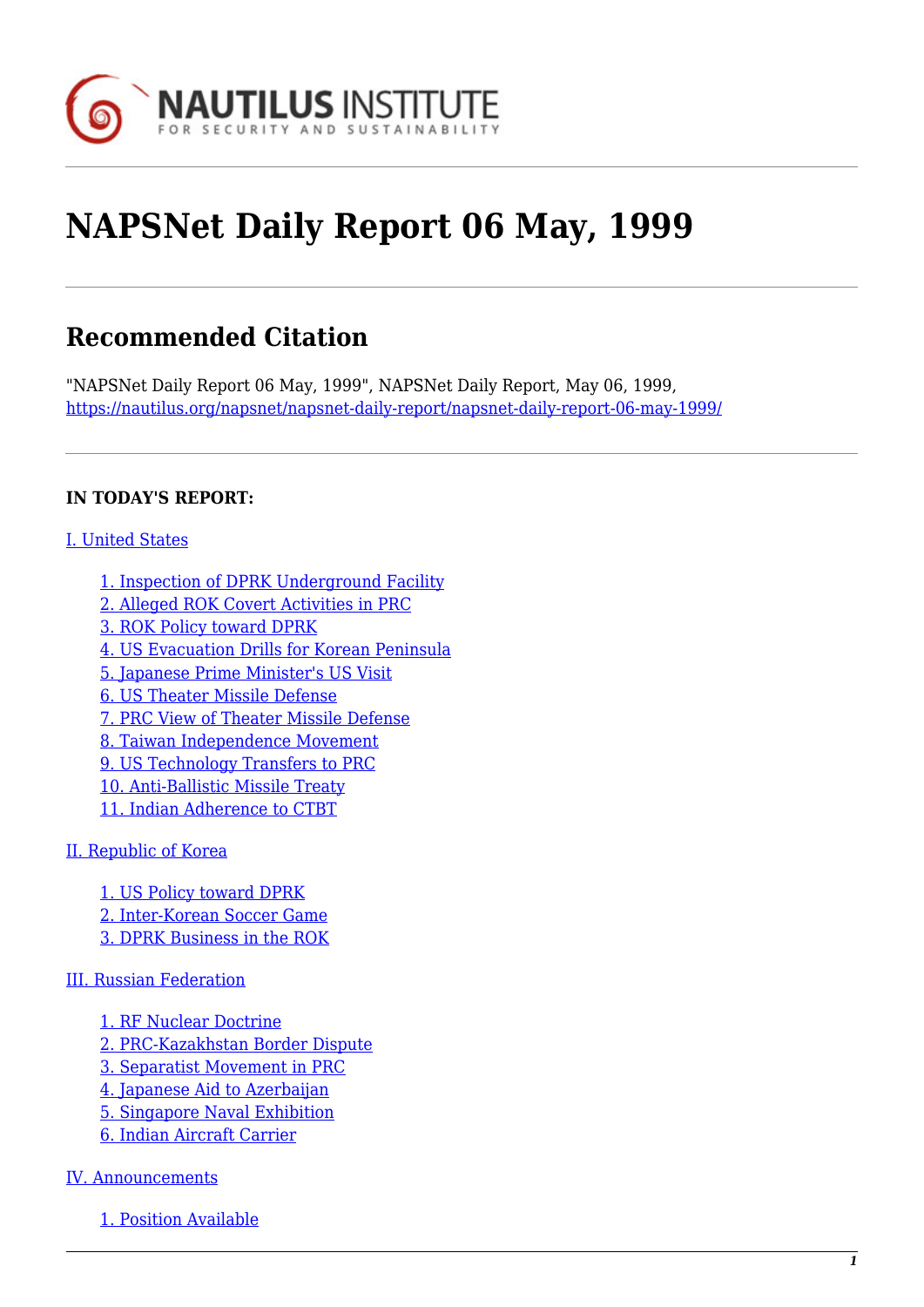# **I. United States**

# <span id="page-1-0"></span>**1. Inspection of DPRK Underground Facility**

The Associated Press ("U.S. TO INSPECT NORTH KOREAN SITE," Seoul, 05/06/99) reported that ROK officials said Thursday that a US team will begin inspecting an underground construction site in the DPRK on May 18. The unnamed officials said that about 15 US officials and nuclear experts will spend several days inspecting the site at Kumchangri.

# <span id="page-1-1"></span>**2. Alleged ROK Covert Activities in PRC**

The Associated Press ("NKOREA ACCUSES SEOUL OF CHINA LINK," Seoul, 05/06/99) reported that a statement by the DPRK's Committee for the Peaceful Reunification of the Fatherland on Wednesday accused the ROK of using the PRC as a base to train guerrillas for an armed revolt and terrorism in the DPRK. The statement said, "They have gone the length of offering money and weapons to reactionary organizations to train armed bandits for an armed revolt and terrorism in our areas." It alleged that covert ROK operations are active in the three northeastern PRC provinces of Jilin, Liaoning and Heilongjiang, where ROK agents posing as businessmen or missionaries are hiring people to train "dishonest young people" for armed anti-DPRK plots. The ROK National Intelligence Service dismissed the claim as "nonsense."

# <span id="page-1-2"></span>**3. ROK Policy toward DPRK**

Reuters ("S.KOREA'S KIM: SUNSHINE POLICY WAY TO AVOID WAR," Seoul, 05/06/99) reported that ROK President Kim Dae-jung said in an interview with the Voice of America on Thursday that his "sunshine" policy toward the DPRK was the only realistic option to avoid a war. He added, "On the other hand, we will ask North Korea to give up its nuclear and missile programs and to secure their promise that they will never attack South Korea in any circumstance." Kim also said that he was ready to hold summit talks with Kim Jong-il, but that the meeting was now unlikely to be held within this year. He stated, "So far nothing has been planned, but we will participate in any kind of talks between the North and the South. And if the opportunity for North-South talks come up, we will participate without hesitating."

# <span id="page-1-3"></span>**4. US Evacuation Drills for Korean Peninsula**

The Associated Press (Pauline Jelinek, "AMERICANS PRACTICE KOREA EVACUATION," Osan Air Base, 05/06/99) reported that the US recently held an exercise of Noncombatant Evacuation Operations to evacuate US civilians in case of a crisis on the Korean peninsula. Robert Dolce, chief of American Citizen Services at the US Embassy in Seoul, stated, "There's probably never been anything that would be considered on this scale, except Europe during the Cold War. It would be a very, very difficult one." The US government estimates that in case of war on the peninsula, up to 110,000 US citizens and other foreigners might have to be evacuated. Sargent 1st Class William Hall, monitoring part of the recent evacuation exercise, stated, "It would be like if we had a bunch of noncombatants sitting right on the Iraqi border right before the start of the (Gulf) War." For the exercise, US troops set up 13 processing centers across the ROK and focused on military families and civilian employees.

# <span id="page-1-4"></span>**5. Japanese Prime Minister's US Visit**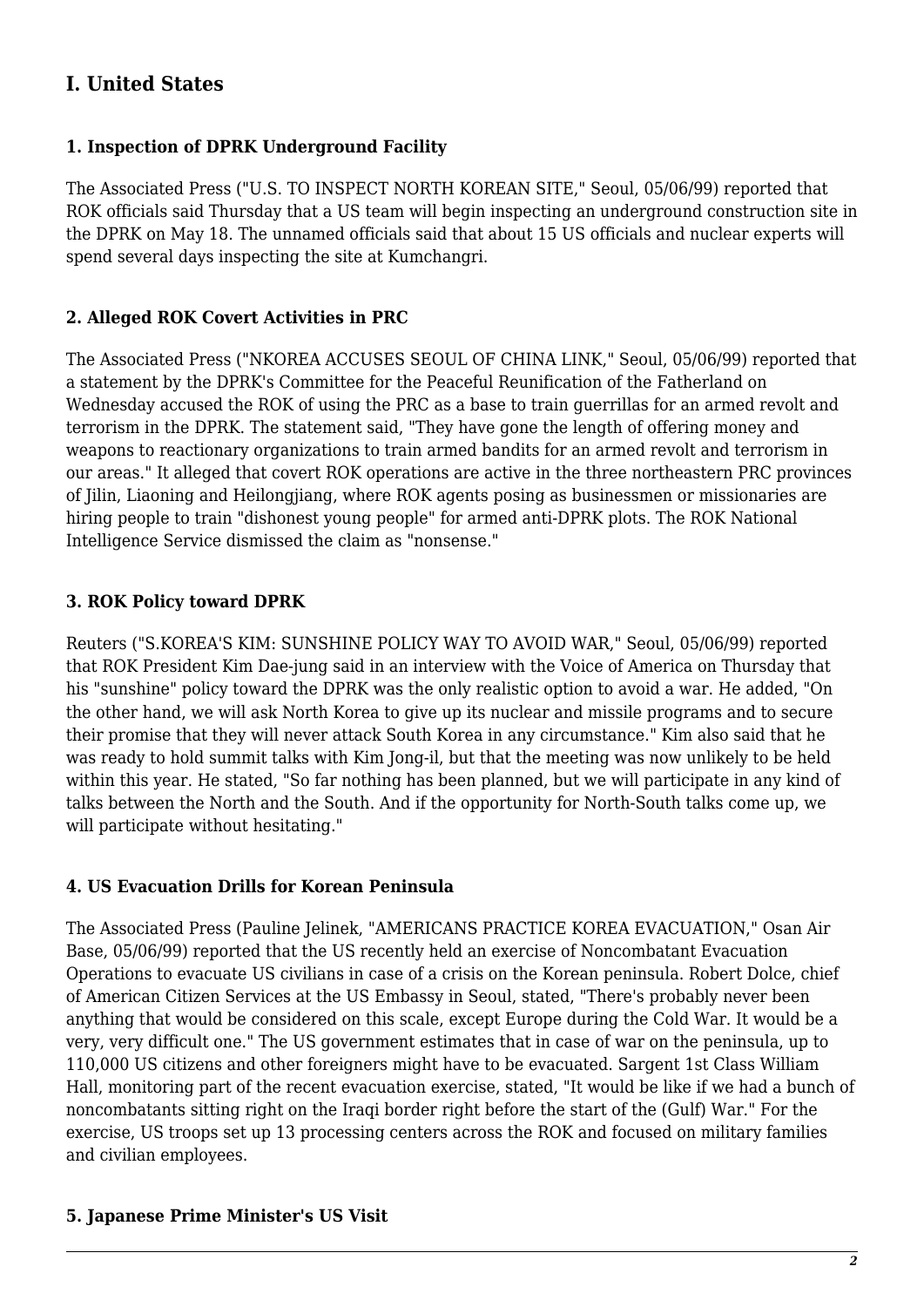The Los Angeles Times (Jim Mann, "AS U.S., JAPAN BOND, CHINA TAKES NOTICE," Washington, 05/05/99) carried an analytical article which said that Japanese Prime Minister Keizo Obuchi's visit to the US demonstrated to the PRC and Russia how the US is attempting to redesign its old Cold War alliances in Asia. Former US Defense Department official Richard L. Armitage stated, "In the strategic realm, we're at the beginning of a brand new relationship with Japan. This gives American military planners much more confidence that if a shooting war broke out in Asia, the best-trained, best-equipped military force in the region would be of as much assistance as possible to the United States." The article said that US willingness to share military technology with its allies is now at least equally important as US military bases overseas. However, Chalmers Johnson of the Japan Policy Research Institute argued, "Obuchi's visit to Washington is like an East Asian version of the NATO summit. They're all a bunch of old flunkies dominated by the United States." He added that the current efforts are the dying gasps of the Cold War order. The article argued that the US no longer fears a resurgent Japan, adding "as Asia's economy revives, the broader trend of Japanese-American strategic cooperation is coming to the fore once again."

# <span id="page-2-0"></span>**6. US Theater Missile Defense**

Inside The Pentagon (Daniel G. Dupont, "DOD EVALUATES MISSILE DEFENSE OPTIONS FOR JAPAN, SOUTH KOREA, TAIWAN," 05/06/99, 13) reported that a new US Defense Department analysis looked at various options for participation by US allies in the Asia-Pacific region in a missile defense program, including systems "similar to" Theater High Altitude Area Defense (THAAD), Patriot PAC-3, Navy Area, and Navy Theater Wide (NTW). The report added, "However, no decisions on deployment have been made other than for protecting forward-deployed U.S. forces in the region." The report said that for Japan, four THAAD systems, if coupled with an additional three THAAD radars, would be sufficient to cover the entire country. Similarly, four systems like NTW Block I would work, while a single upgraded NTW Block II system featuring a faster missile and better kill vehicle could "provide full national coverage." The report also said that a lower-tier option for Japan would be "impractical," because as many as 100 PAC-3 fire units would be needed to cover the entire country. It added that the US "continues to be concerned over the ballistic missile threat to the Republic of Korea and is prepared to cooperate with our ally in developing effective means for addressing this threat." It stated, "Most of South Korea could be covered with a larger deployment" of about 25 "lower-tier assets." The report also said that a lower-tier sea-based system like Navy Area defense "could provide protection to the coastal targets, but could not reach far enough inland to defend all critical assets and population centers against all threat trajectories." Lower-tier systems are necessary in any case because "the upper tier could not intercept ballistic missiles targeted on Seoul." The report argued that with four THAAD-like batteries and seven PAC-3-like batteries, "all of the country beyond the immediate reach of very short-range ballistic missiles could be covered," but sea-based upper-tier systems could not defend the "northern two-thirds of the ROK against the low-flying short-range [theater ballistic missiles]." The report said that Taiwan has expressed an "interest in an improved early warning capability and additional technical information on their current capabilities, future requirements, and potential cost associated with establishment of a TBMD architecture." It added that against short-range threats, either PAC-3 or Navy Area could defend "most of Taiwan's critical assets," but neither could provide defense against longer-range missiles. It said that one land-based upper-tier unit, like THAAD, could be sufficient for the defense of the entire island of Taiwan. Either version of the NTW system could protect the entire country, while the "fast" version would allow "shoot-look-shoot" coverage. [Ed. note: This article was included in the US Department of Defense's Early Bird news service for May 6.]

# <span id="page-2-1"></span>**7. PRC View of Theater Missile Defense**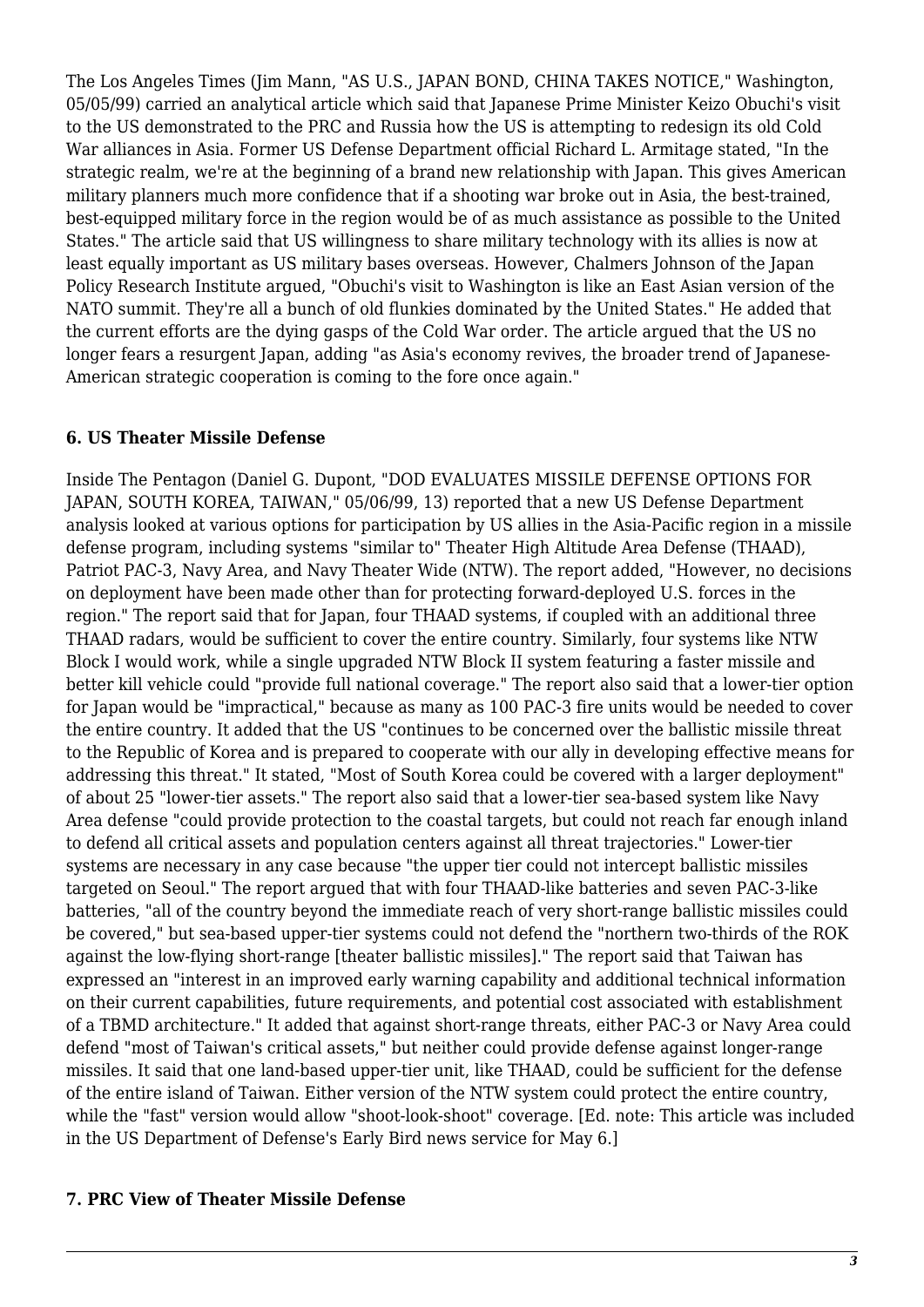The Associated Press ("CHINA OPPOSES US SHIELD FOR TAIWAN," Beijing, 05/06/99) reported that PRC Foreign Ministry spokesman Zhu Bangzao on Thursday called on the US to exclude Taiwan from a planned theater missile defense (TMD) system. Zhu said that a US Defense Department report on the PRC's buildup of missiles along its southeastern coast "is trying to whip up the public opinion to justify the sales of sophisticated weapons to Taiwan." He called on the US to "stop sales of sophisticated weapons and explicitly pledge not to sell TMD system and related technology and equipment to Taiwan and not conduct activities that will hinder the reunification cause of China." He added that selling Taiwan missile defenses or incorporating it into a regional system would be "severe interference in China's internal affairs and not conducive to the stability across the Taiwan Strait. The Chinese government expresses its strong dissatisfaction and full opposition to this."

# <span id="page-3-0"></span>**8. Taiwan Independence Movement**

The New York Times (Erik Eckholm, "TAIWAN'S OPPOSITION PARTY TONES DOWN CALL FOR INDEPENDENCE," Beijing, 05/05/99) reported that Taiwan's main opposition party Democratic Progressive Party (DPP) will hold a party congress this weekend at which a new statement will be added to the party's charter. The statement will pledge that, if elected to national power, the DPP would not take precipitous action toward independence that might provoke the PRC. A draft of the new statement was adopted by a committee on Wednesday for final approval on Sunday. The draft statement says that the status quo is acceptable because Taiwan is already sovereign in fact, and it rejects the concept of "one China." DPP legislator Fu-Hsiung Shen said that the statement "should give [party leader] Chen Shui-bian what he needs to show that the party is not to be feared. But any deeper change would create another hazard: people would say the party sold its soul." Chu Yun-han, a political scientist at National Taiwan University, argued, "Taiwanese politics in coming years may be in for an upheaval." He added, "If the Nationalist Party is united, then I think it can crush Chen Shui-bian. But if [Nationalist] James Soong enters [as an independent candidate] and there is a three-way race, then Chen Shui-bian will have a fighting chance."

# <span id="page-3-1"></span>**9. US Technology Transfers to PRC**

The Associated Press ("SENATE SCRUTINIZES US-CHINA DEALS," Washington, 05/06/99) reported that the US Senate Intelligence Committee has concluded in a bipartisan report that the President Bill Clinton administration failed to protect US missile technology from leaking to the PRC through commercial satellite exports. Senator Bob Kerrey, D-Nebraska, the panel's vice chairman, said Wednesday, "There's an inherent conflict in this policy. It is in our interest to have China, in their launch capability, to be as ineffective as possible ... because they can transfer it over to the military side." An official familiar with the report said that it finds no direct link between the PRC's alleged illegal contributions to US political campaigns and the satellite export issue.

# <span id="page-3-2"></span>**10. Anti-Ballistic Missile Treaty**

The Omaha World-Herald (Jake Thompson, "JOINT MISSILE DEFENSE PROPOSED WITH RUSSIA," Washington, 05/06/99) reported that retired General Eugene Habiger, former head of the US Strategic Command, told the Senate Foreign Relations Committee on Wednesday that the US should begin building an anti-missile defense system soon. Habiger added, however, that the US should not abandon the Anti-Ballistic Missile (ABM) treaty. He stated, "If we ... walk away from the ABM treaty we would do great harm in my view." Habiger said that in dealing with Russian officials, he found that they were serious about curbing the stockpiles of nuclear weapons but feared US technology and US development of a TMD system. He argued, "They'd be reluctant to go along with arms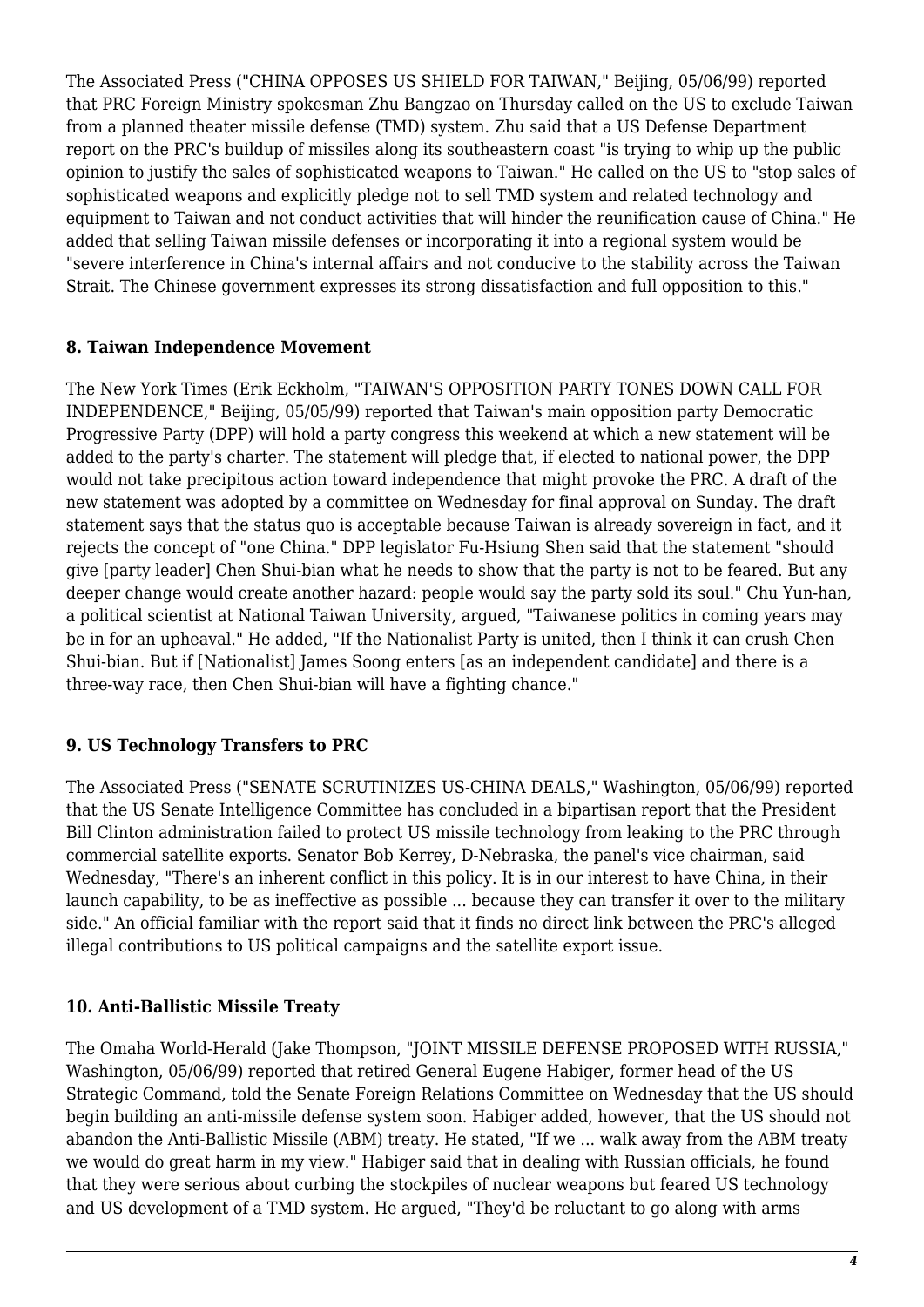control if we walked out on the ABM treaty." He said, however, that Russia would go along with joint development with the US of a global missile defense system. Senator Chuck Hagel, R-Nebraska, said that the 1972 ABM treaty is no longer relevant because it was between the US and the former Soviet Union, and it limits US protections against new dangers posed by "rogue" nations and terrorists. Hagel stated, "I personally believe the United States must begin the task of designing, building and deploying a national missile defense to protect the American people from the growing threat of ballistic missile attack." He added, "I am deeply troubled that this country is being held hostage to an outdated concept of strategic deterrence that has outlived its purpose." James Woolsey, former director of the Central Intelligence Agency, said that the ABM treaty's goal of limiting Soviet defenses does not apply to today's Russia because it no longer threatens Europe with conventional forces or the US with nuclear weapons targeting similar weapons in the US. Woolsey argued, "The only rationale for the ABM treaty today is one rooted in current foreign-relations concerns. The Russians do not want us to withdraw from it, so doing so would presumably upset them and perhaps lead them to do other things that we don't want." He added, "They clearly regard their nuclear forces as their trump card and that they are the only thing that makes them a superpower." Woolsey said that in light of the development of new missile threats, the US should "move out smartly now" in early stage development of a missile-defense system, while trying to share technology with Russia and perhaps with India and the PRC in the future. Ron Lehman, former director of the US Arms Control and Disarmament Agency, argued, "The U.S. should develop its ballistic-missile programs primarily to address its own requirements and time frames. But a better way is to proceed cooperatively with Russia, Israel, Japan and others." [Ed. note: This article was included in the US Department of Defense's Early Bird news service for May 6.]

# <span id="page-4-0"></span>**11. Indian Adherence to CTBT**

Reuters ("INDIA, STUCK IN POLITICAL LIMBO, CANNOT SIGN TEST BAN TREATY," New Delhi, 05/06/99) reported that Indian Defense Minister George Fernandes said Wednesday that India will not be able to commit itself to the Comprehensive Test Ban Treaty (CTBT) before October at the earliest, due to the political situation in the country. Fernandes stated, "As far as signing of the CTBT is concerned, our Parliament is dissolved and therefore nothing is going to happen on that front, certainly not until late October." Fernandes added that his government's policies "have made India secure and stronger than ever before." [Ed. note: This article was included in the US Department of Defense's Early Bird news service for May 6.]

# <span id="page-4-1"></span>**II. Republic of Korea**

# <span id="page-4-2"></span>**1. US Policy toward DPRK**

The Korea Times ("US SEEKS INT'L ANTI-NK MISSILE EFFORT," Seoul, 05/06/99) reported that US lawmakers are seeking to promote international cooperation against the DPRK's growing missile capability. On Tuesday, US Republican Representative Benjamin Gilman handed Japanese Prime Minister Keizo Obuchi a report urging for a creation of a joint US-Japan-ROK early warning system against ballistic missile attack. [Ed. note: See the NAPSNet Special Report for May 5.] Gilman, who chairs the House of Representatives' International Relations Committee, said that the US, Japan, and the ROK face a common threat from the DPRK and that it was the right time to coordinate the defense of all three countries against the DPRK threat. On Wednesday, at a Senate Foreign Relations subcommittee hearing on the Anti-ballistic Missile Treaty (ABM), US Democrat Senator Joseph Biden suggested that the US should share anti-missile technology with Russia to win its agreement to reform the 1972 ABM treaty. Biden suggested that having a deal with Russia to station a boost-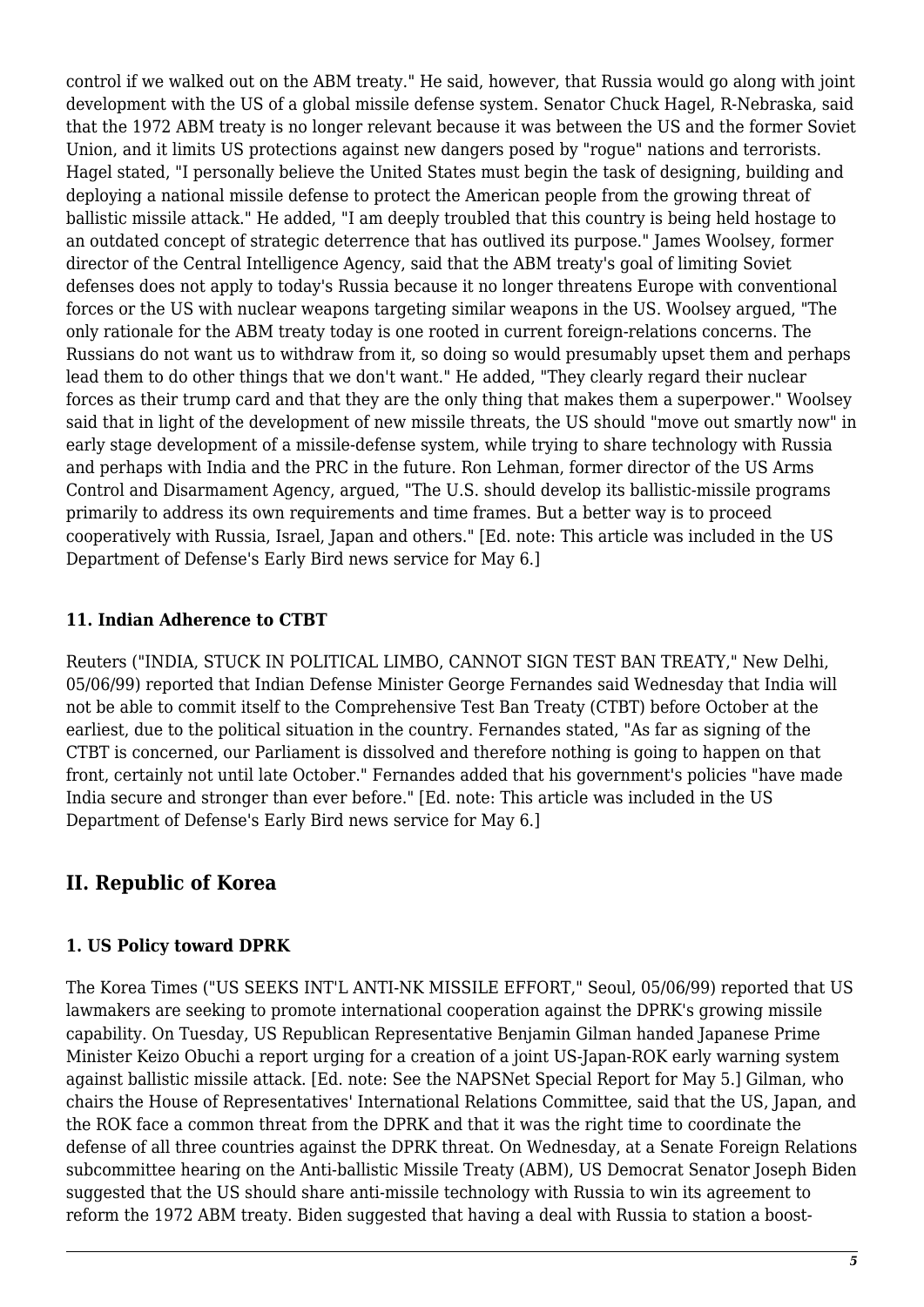phase intercept missile system near Vladivostok to protect against DPRK missiles might be a way to promote cooperation with Russia. "This would not only be in their interest, but would contribute to confidence-building as well," Biden said. Former Central Intelligence Agency director James Woolsey agreed that there are some aspects of (ABM) technology the US can share with the Russians, but expressed doubt that the current Russian government would agree.

# <span id="page-5-0"></span>**2. Inter-Korean Soccer Game**

Joongang Ilbo ("LABOR SOCCER EVENT COULD BE A TURNING POINT," Seoul, 05/06/99) carried an editorial arguing that the inter-Korean soccer game in Pyongyang on August 10 should not simply be a one-time event, but rather it should be a turning point for peaceful relations on the Korean Peninsula. The editorial pointed out that although a soccer match was held between the two Koreas in January 1990, the two Koreas failed to hold successive games, which shows how difficult it is to overcome barriers despite the relative ease of hosting a soccer game every year. The article said that although the DPRK welcomed the ROK labor delegation's proposal of a soccer game, it has routinely ignored other athletic exchange proposals so far. Therefore now that both countries have agreed, the event should be well-executed, not simply as a game but as a touchstone for future peace. The editorial also expressed hope that the current momentum is ultimately the turning point for mutual participation in the 2002 World Cup.

# <span id="page-5-1"></span>**3. DPRK Business in the ROK**

The Korea Times carried an opinion article by Moo-jong Park ("'Naengmyon' and 'Naengjon'," Seoul, 05/06/99) which said that although the Korean peninsula is still engaged in a "Cold War," or "naengjon," the frost has recently shown signs of being melted by "naengmyon," or cold buckwheat noodles. Park said that the opening of the DPRK's trademark state-run cold noodle restaurant, "Okryukwan," in Seoul is significant because this unprecedented event signals the gradual opening of the DPRK to the outside world. Park said, "It seems to be a time when the economy counts first, politics come next." He also said that he hoped that economic exchanges would eventually lead to a political thaw and that "No one can predict when North Korean leaders will open their minds and come to the negotiating table to discuss the national unification." Park concluded by saying that a good beginning is half the battle.

# <span id="page-5-2"></span>**III. Russian Federation**

# <span id="page-5-3"></span>**1. RF Nuclear Doctrine**

Segodnya's Aleksandr Koretsky ("A PIN-PRICK BY THE NUCLEAR UMBRELLA," Moscow, 1, 30/4/99) reported on "adequate measures" to be taken by the RF in response to the war in Yugoslavia, the new NATO doctrine, and "the actual withdrawal of the USA from the ABM Treaty of 1972." Some decisions taken by a secret session of the RF Security Council on April 29, which officially was to consider the state of the national nuclear weapon complex, proved "unexpectedly radical." First of all those concern the readiness of the RF to undertake "a forced large-scale program of modernization of its nuclear stockpiles.... Obviously, in the nearest future an amendment declaring the renunciation of the principle of no first use of nuclear weapons will be made to Russia's military doctrine. That will be a 'mirror' response to the relevant position of the new NATO military doctrine." Secondly, "Moscow intends to step up negotiations with its allies about granting them its own nuclear security guarantees, that is, internationalizing its 'nuclear umbrella'." So far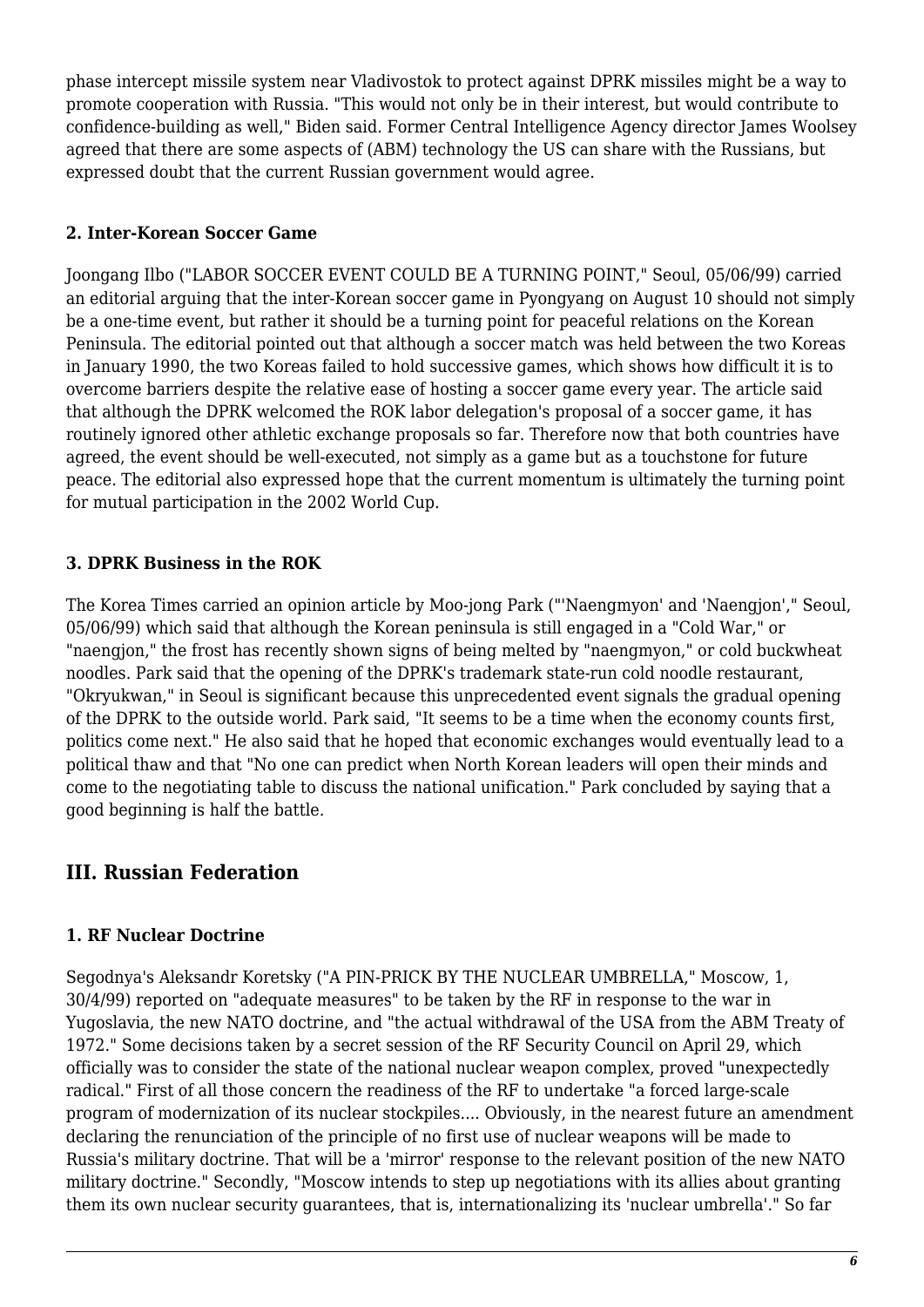only Belarus qualifies, but the consequences are predictable in case NATO reciprocates as regards, for instance, the Baltic states. A "concept of development and use of non-strategic nuclear weapons" was approved. It was learned also that resumption of nuclear tests was a key issue at the meeting, but it was decided not to resort to full-fledged tests at Novaya Zemlya. Rather, the main efforts are to be aimed at using "special channels" to obtain high technologies for computer simulation of the tests. Yet, if those efforts fail, resumption of "natural nuclear tests" cannot be ruled out.

Izvestia's Vladimir Yermolin ("RUSSIA ARMS ITS INFANTRY WITH NUCLEAR WEAPONS," Moscow, 2, 4/30/99) reported that the April 29 session of the RF Security Council presided over by RF President Boris Yeltsin approved a "concept of development and use of non-strategic nuclear weapons," following which two decrees and a program were signed. Presumably, there will be principal amendments across the whole range of the RF nuclear deterrent development. For example, the RF might revoke the present exclusively counterstrike strategy of its Strategic Purpose Missile Forces (SPMF) and return to the old meeting-counterstrike strategy, with the appropriate distribution of warheads within the nuclear triad to be made: 65 percent to Strategic Deterrence Forces (SDF), 25 percent to submarine-based ICBMs, and 10 percent to heavy bombers. The adopted documents deal as well with non-strategic nuclear weapons, and that implies preparing conventional troops to use tactical nuclear missiles and artillery shells. Possible measures might include an accelerated build-up of the number of "Topol-M" ICBMs and deployment of a space-based anti-missile defense. The fact that of 9 anti-missile early-warning stations only 6 now operate also invites new measures. As 60 percent of industrial capacities that provided nuclear stockpiles of the USSR were left outside the RF borders after 1991, the above-mentioned possible measures would require a restoration of the industrial basis within the RF, which implies a huge expenditure. That will become clear in the second half of May, when the Strategic Nuclear Forces funding bill is to be considered at the RF State Duma session. The SPMF press service told Izvestia that presently it has 756 ICBMs and 3590 nuclear ammunition units. The SDF also include 75 strategic bombers (816 nuclear ammunition units) and 384 submarine-based ballistic missiles (1824 nuclear ammunition units).

# <span id="page-6-0"></span>**2. PRC-Kazakhstan Border Dispute**

<span id="page-6-1"></span>Izvestia's Aleksey Gulyaev ("THE BORDER DISPUTE GOES ON," Alma Ata, 3, 4/30/99) reported that there is a hot discussion going on in Kazakhstan's newspapers concerning the Kazakhstan-PRC State Border Agreement ratified by Kazakhstan's parliament this spring. The papers analyze its text and make "sorry conclusions" about the so-called "problem of disputed territories." In the past the PRC claimed almost one million square kilometers of Kazakhstan's territory. In recent years only 944 square kilometers have been disputed. According to the agreement, the PRC is to get 43.1 percent of those, with 56.9 percent left to Kazakhstan. Many experts point out, however, that bilateral documents claiming the absence of territorial disputes were regularly signed in 1994, 1995 and 1996, yet soon afterwards the PRC said again and again that the problem still exists. The present agreement was not made public, although this was supposed to be done 10 days after it was signed by the President of Kazakhstan. Local analysts especially fear that the PRC is to get lands from where the Black Irtysh River originate, coupled with PRC plans to construct a canal to divert some water. The ecological consequences of such action have not been assessed yet. Another cause for concern is that all border defense fortifications were build along the USSR-PRC border, but presently Kazakhstan has no funds to create similar defenses along the new border. Also Kazakhs are concerned with the massive inflow to the adjacent PRC territories of new settlers numbering already hundreds of thousands. The PRC "sweetens the pill," as each concession by Kazakhstan is accompanied by new PRC investments in its economy.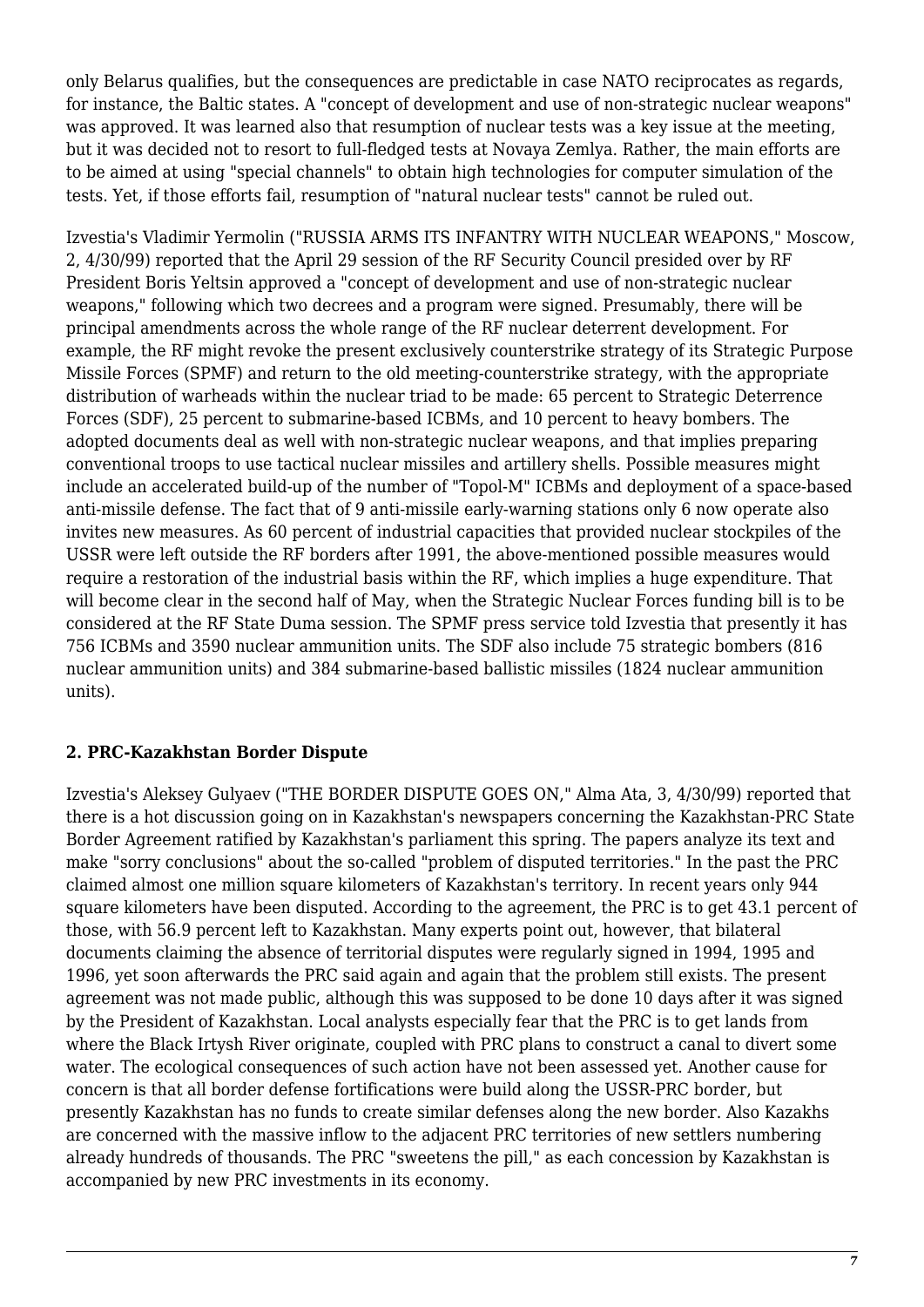#### **3. Separatist Movement in PRC**

Segodnya's Anna Apostolova ("A SEPARATIST CONSPIRACY PUT INTO THE OPEN IN CHINA," Moscow, 2, 4/30/99) reported that PRC authorities brought into the open a large clandestine separatist Uighur organization with its headquarters operating in Urumchi, the capital of the Xinjiang Uighur Autonomous Area. After the terrorists killed a policeman there, the police carried out a large-scale operation and detained the separatists' alleged leader known as Wahaf, and arrested some other terrorists in other cities of the PRC.

# <span id="page-7-0"></span>**4. Japanese Aid to Azerbaijan**

Izvestia's Sohbet Mamedov ("JAPAN INCREASES AID TO AZERBAIJAN," Baky, 4, 5/5/99) reported that Japanese Foreign Minister Masahiko Komura's 2-day official visit to Azerbaijan, the first ever of that kind, ended with the signing of a bilateral protocol under which Japan will grant that country 49.3 million yen as gratuitous aid for cultural purposes. Although Komura failed to meet with Azerbaijan President Geidar Aliyev, who was undergoing heart surgery at that time, the visit showed that "Japan sees Azerbaijan as a key country at the junction between Europe and Asia. Oil is at the basis of that interest." Japanese oil companies are well represented there and Japan plans to provide Azerbaijan with a US\$1 billion loan. Total Japanese aid to that country has reached 21 billion yen, including 1 billion granted gratuitously.

# <span id="page-7-1"></span>**5. Singapore Naval Exhibition**

Nezavisimaia gazeta's Pyotr Polkovnikov ("'AMUR' IN SINGAPORE," Moscow, 1, 4/30/99) reported that some 150 companies from over 20 countries are to take part in the IMDEX ASIA 99 International Naval Exhibition to be held in Singapore on May 4-9. Naval ships from 7 countries will visit Singapore at that time. Under the Rosvooruzheniey state weapons trading company, over 20 RF-based enterprises will present over 50 weapon samples, including an RF-made low-noise submarine nicknamed "Black Hole in the Ocean." Also a new generation "Amur" submarine is to be presented.

# <span id="page-7-2"></span>**6. Indian Aircraft Carrier**

Nezavisimaia gazeta's Aleksey Tamilin ("INDIA BUILDS AN AIRCRAFT CARRIER," Delhi, 6, 4/30/99) reported that India's governmental Committee on Security approved a plan to build that country's first aircraft carrier. The ship with over 20,000-ton displacement is expected to be built in 10 years and cost 17.3 billion rupees. The aircraft carrier would replace "Vikrant," India's only ship of that class, which will be written off in the first quarter of the 21st century. Sources at India's Defense Ministry indicate that the carrier will host Indian-made light fighters upgraded for naval flight conditions. Presently, the RF-made MiG-29K capable of fighting Pakistani R-3S "Orion" planes are considered "ideal" for that carrier. The ship is also to be armed with "ship-to-air" class missiles. In the opinion of the Hindustan Times, now it is time to think about submarines. In that case India relies on the RF to build "Kilo" class submarines for the Indian Navy.

# <span id="page-7-3"></span>**IV. Announcements**

# <span id="page-7-4"></span>**1. Position Available**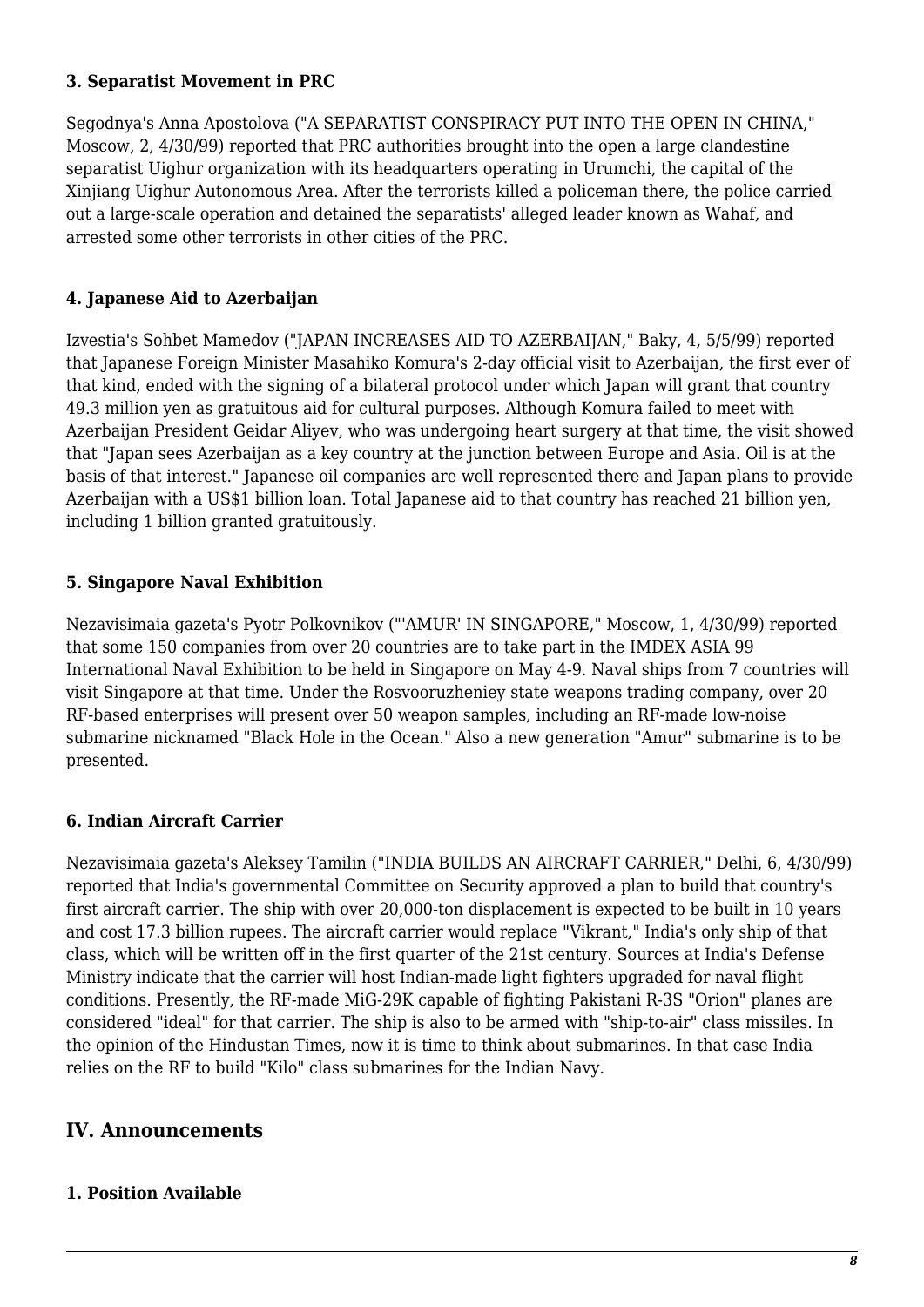The Verification Research, Training and Information Centre (VERTIC) invites applications for a researcher/senior researcher to conduct policy-relevant research into the scientific and technological aspects of the verification and monitoring of international arms control, disarmament and peace agreements. Applicants should have a higher degree in science or technology, or equivalent experience. Applicants should also have a wide-ranging interest in scientific and technological developments outside their own area of expertise and a demonstrated interest in the implications of such developments for international politics, including verification. Proficiency in English and the ability to write for a generalist audience are essential. Salary range for a researcher is £15,000 to £21,000; for a senior researcher £21,000 to £30,000. Closing date for applications is 21 May 1999. Applicants should send a letter addressing the selection criteria, nominating 3 referees, and providing a curriculum vitae. For job descriptions, selection criteria and application information see [VERTIC's website](http://www.fhit.org/vertic) or [contact](mailto:info@vertic.org): The Administrator, Verification Research, Training and Information Centre, Baird House, 15-17 St. Cross Street, London EC1N 8UW, United Kingdom, tel: 44 (0)171 440 6960; fax: 44 (0)171 242 3266. Vertic is an equal opportunity employer. This is a readvertised position.

The NAPSNet Daily Report aims to serve as a forum for dialogue and exchange among peace and security specialists. Conventions for readers and a list of acronyms and abbreviations are available to all recipients. For descriptions of the world wide web sites used to gather information for this report, or for more information on web sites with related information, see the collection of [other](http://www.nautilus.org/napsnet/resources.html) [NAPSNet resources.](http://www.nautilus.org/napsnet/resources.html)

We invite you to reply to today's report, and we welcome commentary or papers for distribution to the network.

Produced by [the Nautilus Institute for Security and Sustainable Development](http://www.nautilus.org/morenaut.html) in partnership with: [International Policy Studies Institute](http://www.IPSI.org/) Seoul, Republic of Korea [The Center for Global Communications](http://aska.glocom.ac.jp/default.html), Tokyo, Japan [Center for American Studies](http://www.fudan.sh.cn/english/lab/ame_res/ame_res.htm), [Fudan University](http://www.fudan.sh.cn/index.html), Shanghai, People's Republic of China

Timothy L. Savage: [napsnet@nautilus.org](mailto:napsnet@nautilus.org) Berkeley, California, United States

Wade L. Huntley: [napsnet@nautilus.org](mailto:napsnet@nautilus.org) Berkeley, California, United States

Lee Dong-young: [UNPOL@netsgo.com](mailto:UNPOL@netsgo.com) Seoul, Republic of Korea

Hiroyasu Akutsu: [akutsu@glocomnet.or.jp](mailto:akutsu@glocomnet.or.jp) Tokyo, Japan

Peter Razvin: [icipu@glas.apc.org](mailto:icipu@glas.apc.org) Moscow, Russian Federation

Chunsi Wu: [dlshen@fudan.ac.cn](mailto:dlshen@fudan.ac.cn (Chunsi Wu)) Shanghai, People's Republic of China

Dingli Shen: [dlshen@fudan.ac.cn](mailto:dlshen@fudan.ac.cn (Dingli Shen)) Shanghai, People's Republic of China